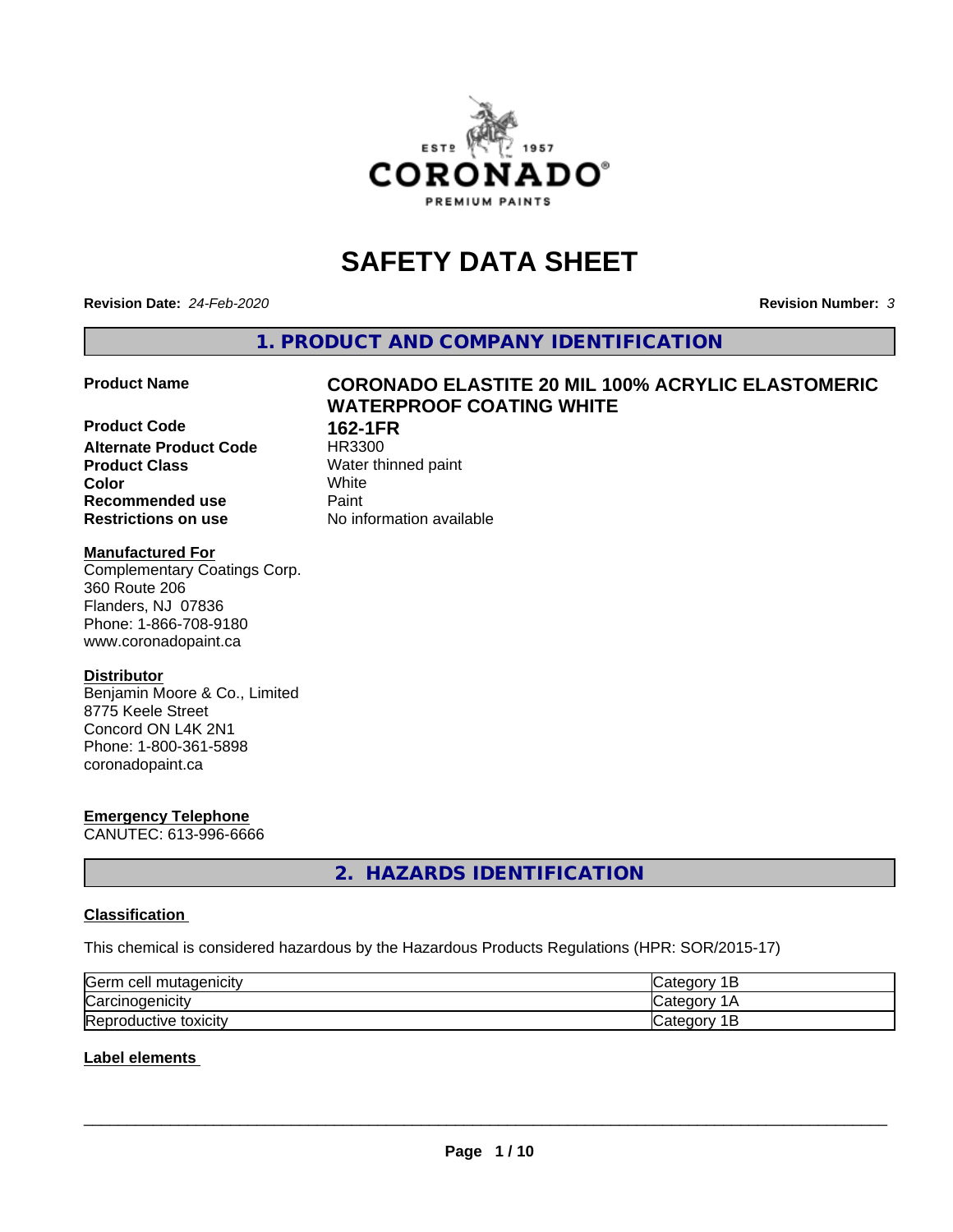# **Danger**

### **Hazard statements**

May cause genetic defects May cause cancer May damage fertility or the unborn child



**Appearance** liquid **CODO** *Appearance liquid* **Odor** *CODO CODO* **<b>***CODO CODO CODO CODO CODO* 

#### **Precautionary Statements - Prevention**

Obtain special instructions before use Do not handle until all safety precautions have been read and understood Use personal protective equipment as required

#### **Precautionary Statements - Response**

IF exposed or concerned: Get medical advice/attention

### **Precautionary Statements - Storage**

Store locked up

#### **Precautionary Statements - Disposal**

Dispose of contents/container to an approved waste disposal plant

#### **Other information**

No information available

|                               |            |               | U.  UUIVII UUITTUIN IINI UINVII ITUIN UIN UUIVII UINLINTU |                                               |
|-------------------------------|------------|---------------|-----------------------------------------------------------|-----------------------------------------------|
|                               |            |               |                                                           |                                               |
| <b>Chemical name</b>          | CAS No.    | Weight-%      | <b>Hazardous Material</b>                                 | Date HMIRA filed and                          |
|                               |            |               |                                                           | Information Review Act date exemption granted |
|                               |            |               | registry number                                           | (if applicable)                               |
|                               |            |               | (HMIRA registry #)                                        |                                               |
| Limestone                     | 1317-65-3  | $15 - 40%$    |                                                           |                                               |
| Titanium dioxide              | 13463-67-7 | $5 - 10%$     |                                                           |                                               |
| Zinc oxide                    | 1314-13-2  | $1 - 5%$      |                                                           |                                               |
| Silica, mica                  | 12001-26-2 | - 5%          |                                                           |                                               |
| Propylene glycol              | 57-55-6    | $1 - 5%$      |                                                           |                                               |
| Silica, crystalline           | 14808-60-7 | $0.1 - 0.25%$ |                                                           |                                               |
| Carbamic acid,                | 10605-21-7 | $0.1 - 0.25%$ |                                                           |                                               |
| 1H-benzimidazol-2-yl-, methyl |            |               |                                                           |                                               |
| ester                         |            |               |                                                           |                                               |

**3. COMPOSITION INFORMATION ON COMPONENTS**

**Page 2 / 10**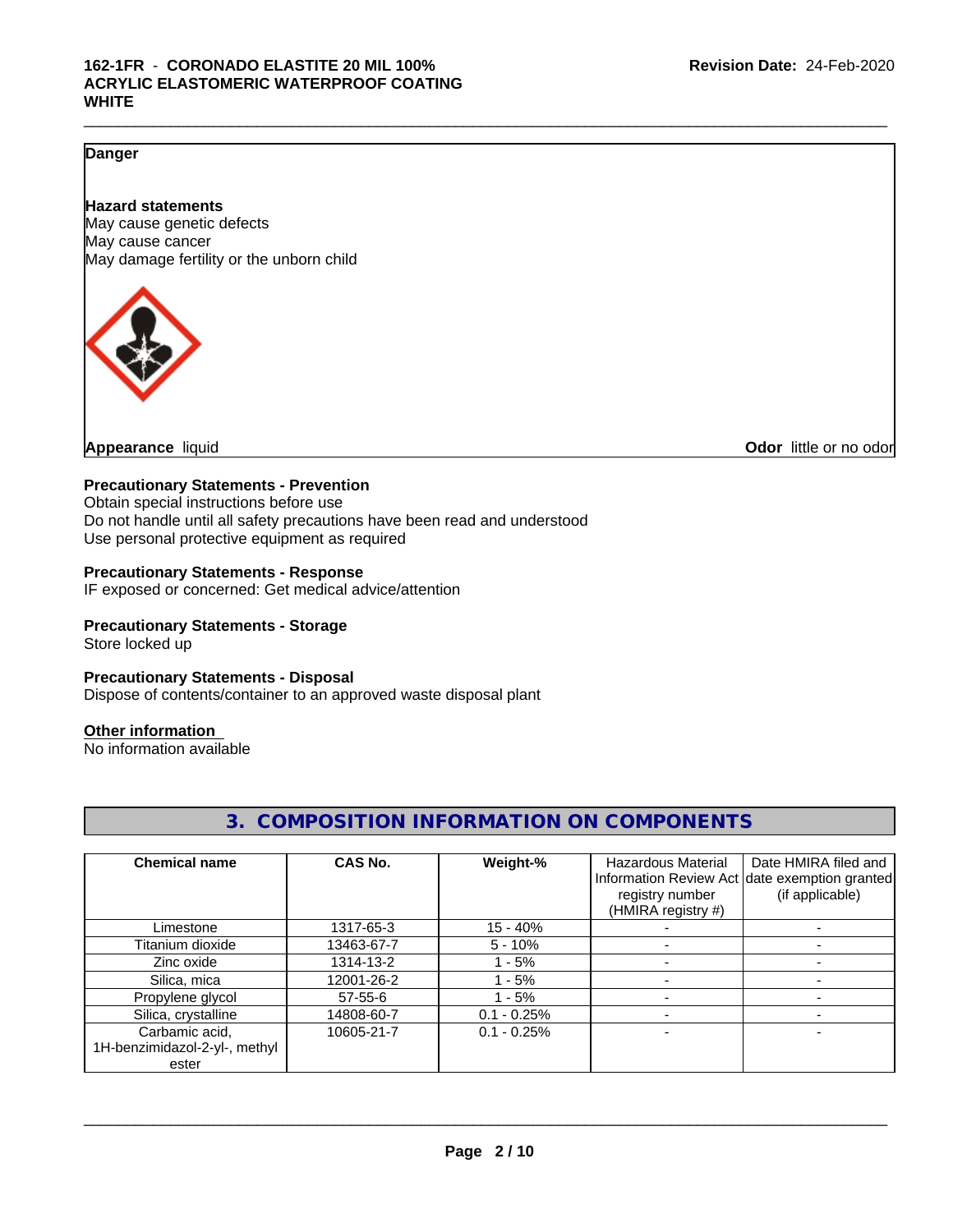\*The exact percentage (concentration) of composition has been withheld as a trade secret

|                                        | 4. FIRST AID MEASURES                                                                                    |
|----------------------------------------|----------------------------------------------------------------------------------------------------------|
| <b>General Advice</b>                  | If symptoms persist, call a physician. Show this safety data<br>sheet to the doctor in attendance.       |
| <b>Eye Contact</b>                     | Rinse thoroughly with plenty of water for at least 15<br>minutes and consult a physician.                |
| <b>Skin Contact</b>                    | Wash off immediately with soap and plenty of water while<br>removing all contaminated clothes and shoes. |
| <b>Inhalation</b>                      | Move to fresh air. If symptoms persist, call a physician.                                                |
| Ingestion                              | Clean mouth with water and afterwards drink plenty of<br>water. Consult a physician if necessary.        |
| <b>Most Important Symptoms/Effects</b> | None known.                                                                                              |

 $\_$  ,  $\_$  ,  $\_$  ,  $\_$  ,  $\_$  ,  $\_$  ,  $\_$  ,  $\_$  ,  $\_$  ,  $\_$  ,  $\_$  ,  $\_$  ,  $\_$  ,  $\_$  ,  $\_$  ,  $\_$  ,  $\_$  ,  $\_$  ,  $\_$  ,  $\_$  ,  $\_$  ,  $\_$  ,  $\_$  ,  $\_$  ,  $\_$  ,  $\_$  ,  $\_$  ,  $\_$  ,  $\_$  ,  $\_$  ,  $\_$  ,  $\_$  ,  $\_$  ,  $\_$  ,  $\_$  ,  $\_$  ,  $\_$  ,

**Notes To Physician** Motes To Physician Treat symptomatically.

**5. FIRE-FIGHTING MEASURES**

| <b>Suitable Extinguishing Media</b>                                              | Use extinguishing measures that are appropriate to local<br>circumstances and the surrounding environment.                                   |
|----------------------------------------------------------------------------------|----------------------------------------------------------------------------------------------------------------------------------------------|
| Protective equipment and precautions for firefighters                            | As in any fire, wear self-contained breathing apparatus<br>pressure-demand, MSHA/NIOSH (approved or equivalent)<br>and full protective gear. |
| <b>Specific Hazards Arising From The Chemical</b>                                | Closed containers may rupture if exposed to fire or<br>extreme heat.                                                                         |
| Sensitivity to mechanical impact                                                 | No.                                                                                                                                          |
| Sensitivity to static discharge                                                  | No                                                                                                                                           |
| <b>Flash Point Data</b><br>Flash point (°F)<br>Flash Point (°C)<br><b>Method</b> | Not applicable<br>Not applicable<br>Not applicable                                                                                           |
| <b>Flammability Limits In Air</b>                                                |                                                                                                                                              |
| Lower flammability limit:<br><b>Upper flammability limit:</b>                    | Not applicable<br>Not applicable                                                                                                             |
| <b>NFPA</b><br>Health: 2<br>Flammability: 0                                      | <b>Instability: 0</b><br><b>Special: Not Applicable</b>                                                                                      |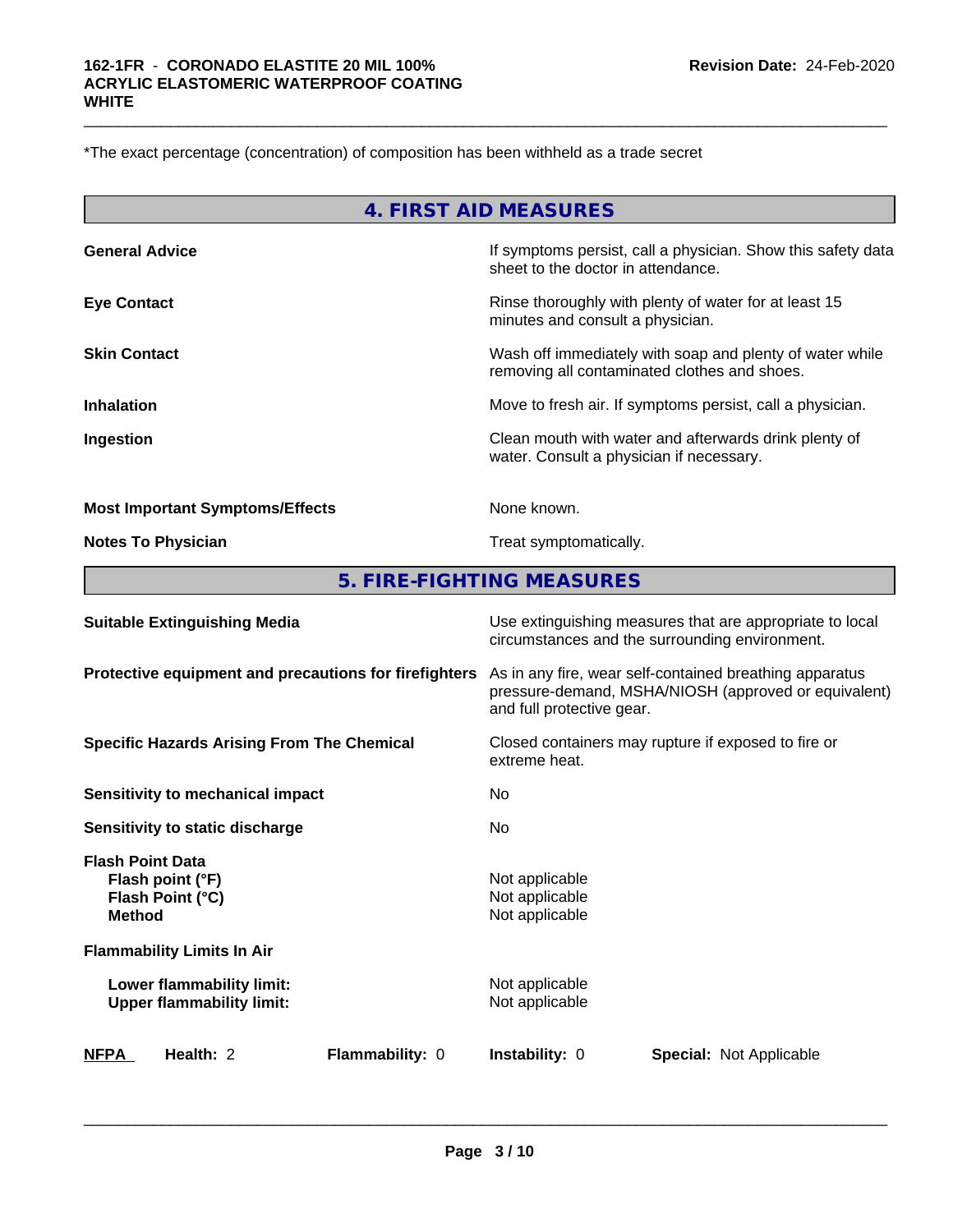#### **NFPA Legend**

- 0 Not Hazardous
- 1 Slightly
- 2 Moderate
- 3 High
- 4 Severe

*The ratings assigned are only suggested ratings, the contractor/employer has ultimate responsibilities for NFPA ratings where this system is used.*

*Additional information regarding the NFPA rating system is available from the National Fire Protection Agency (NFPA) at www.nfpa.org.*

### **6. ACCIDENTAL RELEASE MEASURES**

#### **Personal Precautions Avoid contact with skin, eyes and clothing. Ensure** Avoid contact with skin, eyes and clothing. Ensure

**Other Information Discription Prevent further leakage or spillage if safe to do so.** 

**Environmental precautions** See Section 12 for additional Ecological Information.

**Methods for Cleaning Up Example 20 Soak** up with inert absorbent material. Sweep up and shovel into suitable containers for disposal.

# **7. HANDLING AND STORAGE**

**Handling Handling Avoid contact with skin, eyes and clothing. Avoid breathing Handling Avoid breathing Avoid breathing** vapors, spray mists or sanding dust. In case of insufficient ventilation, wear suitable respiratory equipment.

**Storage Keep container tightly closed. Keep out of the reach of Keep** container tightly closed. Keep out of the reach of

#### **Incompatible Materials No information available**

adequate ventilation.

**8. EXPOSURE CONTROLS/PERSONAL PROTECTION**

children.

#### **Exposure Limits**

| <b>Chemical name</b> | <b>ACGIH TLV</b>                                                                                                             | <b>Alberta</b>                                 | <b>British Columbia</b>                                   | <b>Ontario</b>                                | Quebec                                                                           |
|----------------------|------------------------------------------------------------------------------------------------------------------------------|------------------------------------------------|-----------------------------------------------------------|-----------------------------------------------|----------------------------------------------------------------------------------|
| Limestone            | N/E                                                                                                                          | 10 mg/m $3 - TWA$                              | 10 mg/m $3$ - TWA                                         | N/E                                           | 10 mg/m $3$ - TWAEV                                                              |
|                      |                                                                                                                              |                                                | $3$ mg/m <sup>3</sup> - TWA<br>$20 \text{ mg/m}^3$ - STEL |                                               |                                                                                  |
| Titanium dioxide     | TWA: $10 \text{ mg/m}^3$                                                                                                     | 10 mg/m $3 - TWA$                              | 10 mg/m $3$ - TWA<br>$3$ mg/m $3$ - TWA                   | 10 mg/m $3$ - TWA                             | 10 mg/m $3$ - TWAEV                                                              |
| Zinc oxide           | STEL: $10 \text{ mg/m}^3$<br>respirable particulate<br>matter<br>TWA: $2 \text{ mg/m}^3$<br>respirable particulate<br>matter | $2 \text{ mg/m}^3$ - TWA<br>10 mg/m $3 -$ STEL | $2 \text{mq/m}^3$ - TWA<br>10 mg/m $3 -$ STEL             | $2 \text{mq/m}^3$ - TWA<br>10 mg/m $3 -$ STEL | 10 mg/m $3$ - TWAEV<br>5 mg/m <sup>3</sup> - TWAEV<br>$10 \text{ mg/m}^3$ - STEV |
| Silica, mica         | TWA: $3 \text{ mg/m}^3$<br>respirable particulate<br>matter                                                                  | $3$ mg/m <sup>3</sup> - TWA                    | $3$ mg/m $3$ - TWA                                        | $3$ mg/m <sup>3</sup> - TWA                   | 3 mg/m <sup>3</sup> - TWAEV                                                      |
| Propylene glycol     | N/E                                                                                                                          | N/E                                            | N/E                                                       | 10 mg/m $3$ - TWA                             | N/E                                                                              |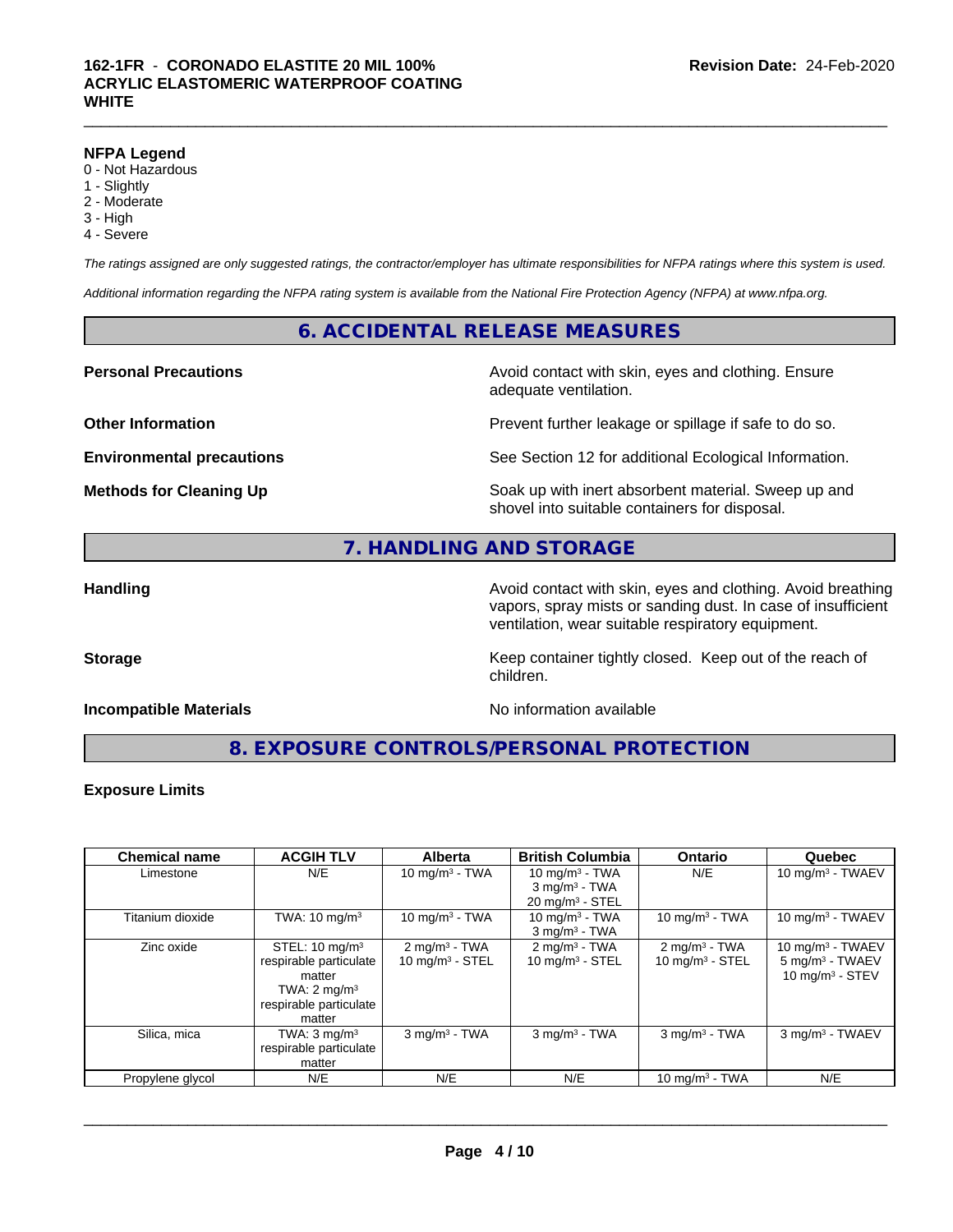#### $\_$  ,  $\_$  ,  $\_$  ,  $\_$  ,  $\_$  ,  $\_$  ,  $\_$  ,  $\_$  ,  $\_$  ,  $\_$  ,  $\_$  ,  $\_$  ,  $\_$  ,  $\_$  ,  $\_$  ,  $\_$  ,  $\_$  ,  $\_$  ,  $\_$  ,  $\_$  ,  $\_$  ,  $\_$  ,  $\_$  ,  $\_$  ,  $\_$  ,  $\_$  ,  $\_$  ,  $\_$  ,  $\_$  ,  $\_$  ,  $\_$  ,  $\_$  ,  $\_$  ,  $\_$  ,  $\_$  ,  $\_$  ,  $\_$  , **162-1FR** - **CORONADO ELASTITE 20 MIL 100% ACRYLIC ELASTOMERIC WATERPROOF COATING WHITE**

|                     |                                                                    |                                 |                                          | 50 ppm - TWA<br>155 mg/m $3$ - TWA |                                                                        |
|---------------------|--------------------------------------------------------------------|---------------------------------|------------------------------------------|------------------------------------|------------------------------------------------------------------------|
| Silica, crystalline | TWA: $0.025$ mg/m <sup>3</sup><br>respirable particulate<br>matter | $0.025$ mg/m <sup>3</sup> - TWA | $0.025 \text{ mg/m}^3$ - TWA $\parallel$ |                                    | 0.10 mg/m <sup>3</sup> - TWA $\parallel$ 0.1 mg/m <sup>3</sup> - TWAEV |

#### **Legend**

ACGIH - American Conference of Governmental Industrial Hygienists

Alberta - Alberta Occupational Exposure Limits

British Columbia - British Columbia Occupational Exposure Limits

Ontario - Ontario Occupational Exposure Limits

Quebec - Quebec Occupational Exposure Limits

N/E - Not established

#### **Engineering Measures Ensure adequate ventilation, especially in confined areas.**

#### **Personal Protective Equipment**

**Eye/Face Protection Safety glasses with side-shields.** 

**Skin Protection Protection Protective gloves and impervious clothing. Respiratory Protection Network 1** and the Use only with adequate ventilation. In operations where exposure limits are exceeded, use a NIOSH approved respirator that has been selected by a technically qualified person for the specific work conditions. When spraying the product or applying in confined areas, wear a NIOSH approved respirator specified for paint spray or organic vapors.

**Hygiene Measures Avoid contact with skin, eyes and clothing. Remove and Avoid contact with skin, eyes and clothing. Remove and Avoid contact with skin, eyes and clothing. Remove and** wash contaminated clothing before re-use. Wash thoroughly after handling.

# **9. PHYSICAL AND CHEMICAL PROPERTIES**

**Appearance** liquid **Odor** little or no odor **Odor Threshold No information available No information available Density (lbs/gal)** 11.95 - 12.05 **Specific Gravity** 1.43 - 1.45 **pH pH**  $\blacksquare$ **Viscosity (cps)** No information available in the Viscosity (cps) **Solubility(ies)** No information available **Water solubility Water solubility No information available Evaporation Rate No information available No information available Vapor pressure** No information available **Vapor density No information available No information available Wt. % Solids** 65 - 75<br> **Vol. % Solids** 65 - 76 **Vol. % Solids Wt. % Volatiles** 25 - 35 **Vol. % Volatiles** 40 - 50 **VOC Regulatory Limit (g/L)** < 50 **Boiling Point (°F)** 212 **Boiling Point (°C)** 100 **Freezing point (°F)** 32 **Freezing Point (°C)** 0 **Flash point (°F)** Not applicable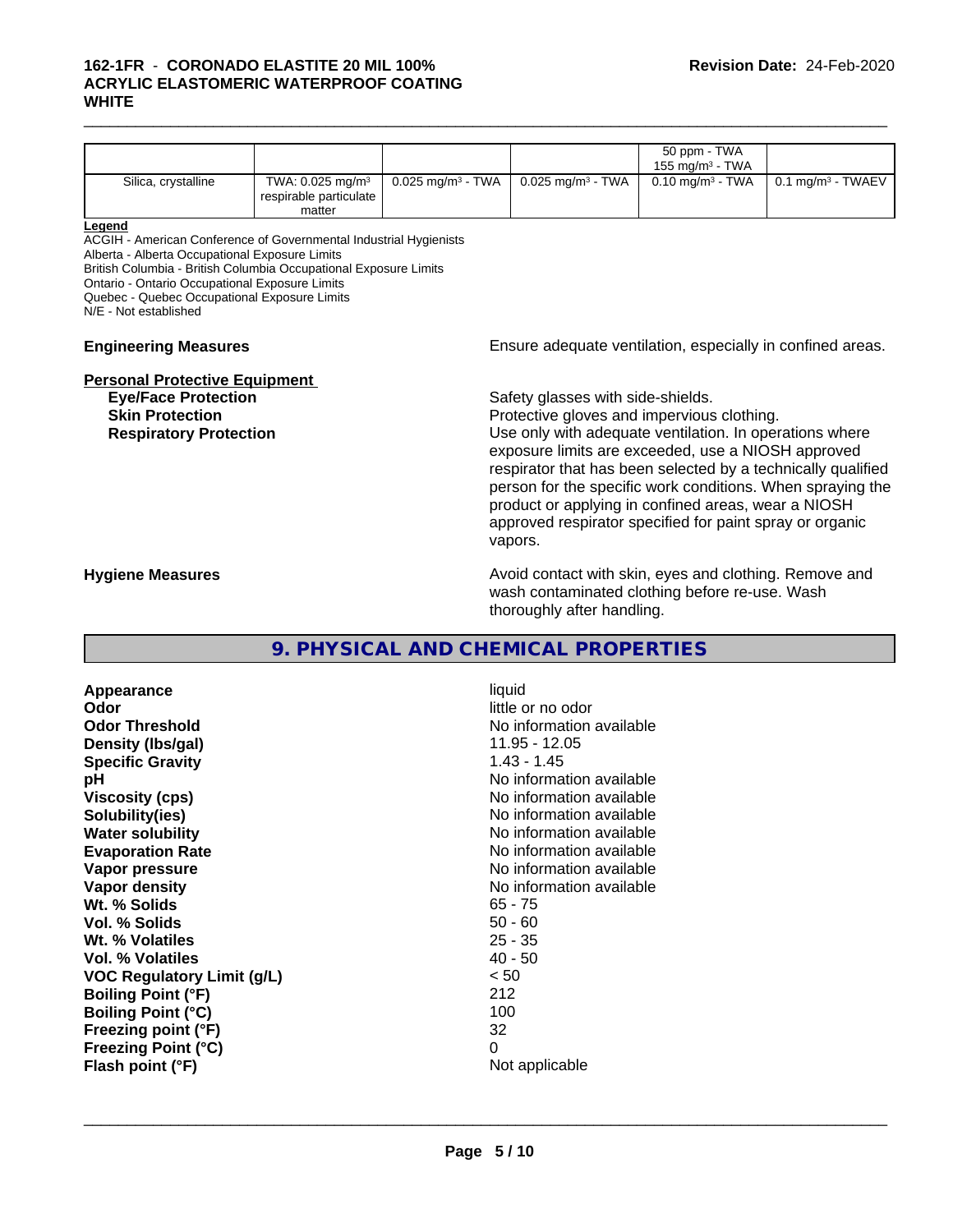#### **162-1FR** - **CORONADO ELASTITE 20 MIL 100% ACRYLIC ELASTOMERIC WATERPROOF COATING WHITE**

**Flash Point (°C)** Not applicable **Method** Not applicable **Flammability (solid, gas)** Not applicable **Upper flammability limit:** Not applicable **Lower flammability limit:** Not applicable **Autoignition Temperature (°F)**<br> **Autoignition Temperature (°C)** No information available **Autoignition Temperature (°C) Decomposition Temperature (°F)** No information available **Decomposition Temperature (°C)**<br> **Partition coefficient**<br> **Partition coefficient**<br> **No** information available

**No information available** 

 $\_$  ,  $\_$  ,  $\_$  ,  $\_$  ,  $\_$  ,  $\_$  ,  $\_$  ,  $\_$  ,  $\_$  ,  $\_$  ,  $\_$  ,  $\_$  ,  $\_$  ,  $\_$  ,  $\_$  ,  $\_$  ,  $\_$  ,  $\_$  ,  $\_$  ,  $\_$  ,  $\_$  ,  $\_$  ,  $\_$  ,  $\_$  ,  $\_$  ,  $\_$  ,  $\_$  ,  $\_$  ,  $\_$  ,  $\_$  ,  $\_$  ,  $\_$  ,  $\_$  ,  $\_$  ,  $\_$  ,  $\_$  ,  $\_$  ,

# **10. STABILITY AND REACTIVITY**

**Hazardous Decomposition Products** None under normal use.

**Possibility of hazardous reactions** None under normal conditions of use.

**Reactivity** Not Applicable

**Chemical Stability Stable under normal conditions.** 

**Conditions to avoid Prevent from freezing.** 

**Incompatible Materials No materials** No materials to be especially mentioned.

# **11. TOXICOLOGICAL INFORMATION**

**Product Information Information on likely routes of exposure**

**Principal Routes of Exposure Exposure** Eye contact, skin contact and inhalation.

**Acute Toxicity** 

**Product Information Information No information available** 

**Symptoms related to the physical,chemical and toxicological characteristics**

**Symptoms** No information available

 $\overline{\phantom{a}}$  ,  $\overline{\phantom{a}}$  ,  $\overline{\phantom{a}}$  ,  $\overline{\phantom{a}}$  ,  $\overline{\phantom{a}}$  ,  $\overline{\phantom{a}}$  ,  $\overline{\phantom{a}}$  ,  $\overline{\phantom{a}}$  ,  $\overline{\phantom{a}}$  ,  $\overline{\phantom{a}}$  ,  $\overline{\phantom{a}}$  ,  $\overline{\phantom{a}}$  ,  $\overline{\phantom{a}}$  ,  $\overline{\phantom{a}}$  ,  $\overline{\phantom{a}}$  ,  $\overline{\phantom{a}}$ 

#### **Delayed and immediate effects as well as chronic effects from short and long-term exposure**

| Eye contact                 | May cause slight irritation                              |
|-----------------------------|----------------------------------------------------------|
|                             |                                                          |
| <b>Skin contact</b>         | Substance may cause slight skin irritation. Prolonged or |
|                             | repeated contact may dry skin and cause irritation.      |
| <b>Inhalation</b>           | May cause irritation of respiratory tract.               |
| Ingestion                   | Ingestion may cause gastrointestinal irritation, nausea, |
|                             | vomiting and diarrhea.                                   |
| <b>Sensitization</b>        | No information available.                                |
| <b>Neurological Effects</b> | No information available.                                |
| <b>Mutagenic Effects</b>    | Suspected of causing genetic defects.                    |
| <b>Reproductive Effects</b> | May damage fertility or the unborn child.                |
|                             |                                                          |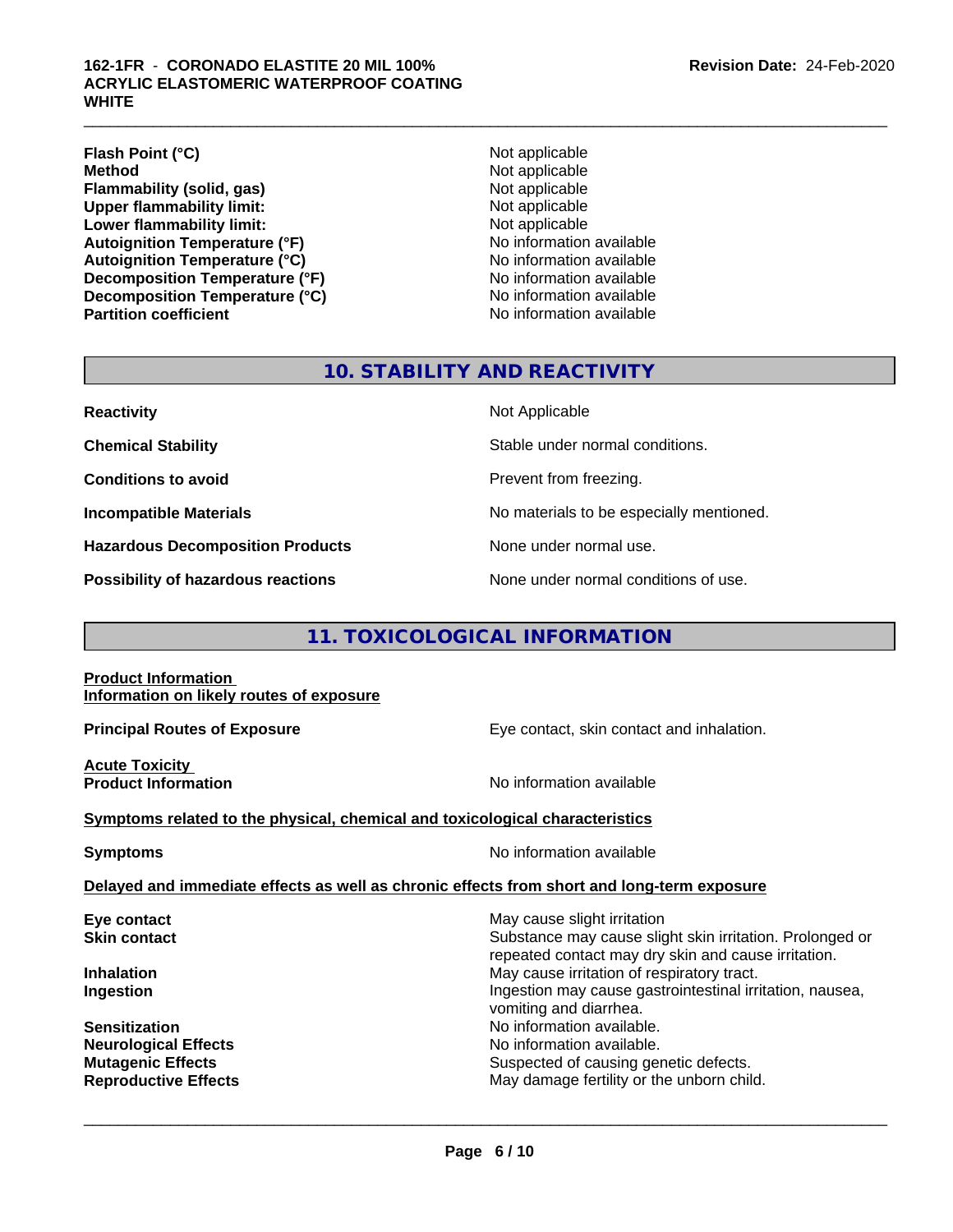| <b>Developmental Effects</b><br><b>Target organ effects</b><br><b>STOT - single exposure</b><br><b>STOT - repeated exposure</b> | No information available.<br>No information available.<br>No information available.<br>Causes damage to organs through prolonged or repeated<br>exposure if inhaled. |
|---------------------------------------------------------------------------------------------------------------------------------|----------------------------------------------------------------------------------------------------------------------------------------------------------------------|
| Other adverse effects                                                                                                           | No information available.                                                                                                                                            |
| <b>Aspiration Hazard</b>                                                                                                        | No information available.                                                                                                                                            |

 $\_$  ,  $\_$  ,  $\_$  ,  $\_$  ,  $\_$  ,  $\_$  ,  $\_$  ,  $\_$  ,  $\_$  ,  $\_$  ,  $\_$  ,  $\_$  ,  $\_$  ,  $\_$  ,  $\_$  ,  $\_$  ,  $\_$  ,  $\_$  ,  $\_$  ,  $\_$  ,  $\_$  ,  $\_$  ,  $\_$  ,  $\_$  ,  $\_$  ,  $\_$  ,  $\_$  ,  $\_$  ,  $\_$  ,  $\_$  ,  $\_$  ,  $\_$  ,  $\_$  ,  $\_$  ,  $\_$  ,  $\_$  ,  $\_$  ,

**Numerical measures of toxicity**

#### **The following values are calculated based on chapter 3.1 of the GHS document**

| <b>ATEmix (oral)</b>   | 78433 mg/kg   |
|------------------------|---------------|
| <b>ATEmix (dermal)</b> | 1168874 mg/kg |

#### **Component Information**

| Chemical name                                                       | Oral LD50                                    | Dermal LD50                                                    | Inhalation LC50 |
|---------------------------------------------------------------------|----------------------------------------------|----------------------------------------------------------------|-----------------|
| Titanium dioxide<br>13463-67-7                                      | $> 10000$ mg/kg (Rat)                        |                                                                |                 |
| Zinc oxide<br>1314-13-2                                             | $>$ 5000 mg/kg (Rat)                         |                                                                |                 |
| Propylene glycol<br>$57-55-6$                                       | $= 20$ g/kg (Rat)                            | $= 20800$ mg/kg (Rabbit)                                       |                 |
| Carbamic acid,<br>1H-benzimidazol-2-yl-, methyl ester<br>10605-21-7 | $>$ 5050 mg/kg (Rat)<br>$= 6400$ mg/kg (Rat) | 10000 mg/kg (Rabbit) = 2 g/kg (<br>$Rat$ = 8500 mg/kg (Rabbit) |                 |

#### **Chronic Toxicity**

#### **Carcinogenicity**

*The information below indicateswhether each agency has listed any ingredient as a carcinogen:.*

| <b>Chemical name</b> | <b>IARC</b>                    | <b>NTP</b>             |
|----------------------|--------------------------------|------------------------|
|                      | 2B - Possible Human Carcinogen |                        |
| Titanium dioxide     |                                |                        |
|                      | 1 - Human Carcinogen           | Known Human Carcinogen |
| Silica, crystalline  |                                |                        |

• Crystalline Silica has been determined to be carcinogenic to humans by IARC (1) when in respirable form. Risk of cancer depends on duration and level of inhalation exposure to spray mist or dust from sanding the dried paint.

• Although IARC has classified titanium dioxide as possibly carcinogenic to humans (2B), their summary concludes: "No significant exposure to titanium dioxide is thought to occur during the use of products in which titanium dioxide is bound to other materials, such as paint."

#### **Legend**

IARC - International Agency for Research on Cancer NTP - National Toxicity Program OSHA - Occupational Safety & Health Administration

**12. ECOLOGICAL INFORMATION**

# **Ecotoxicity Effects**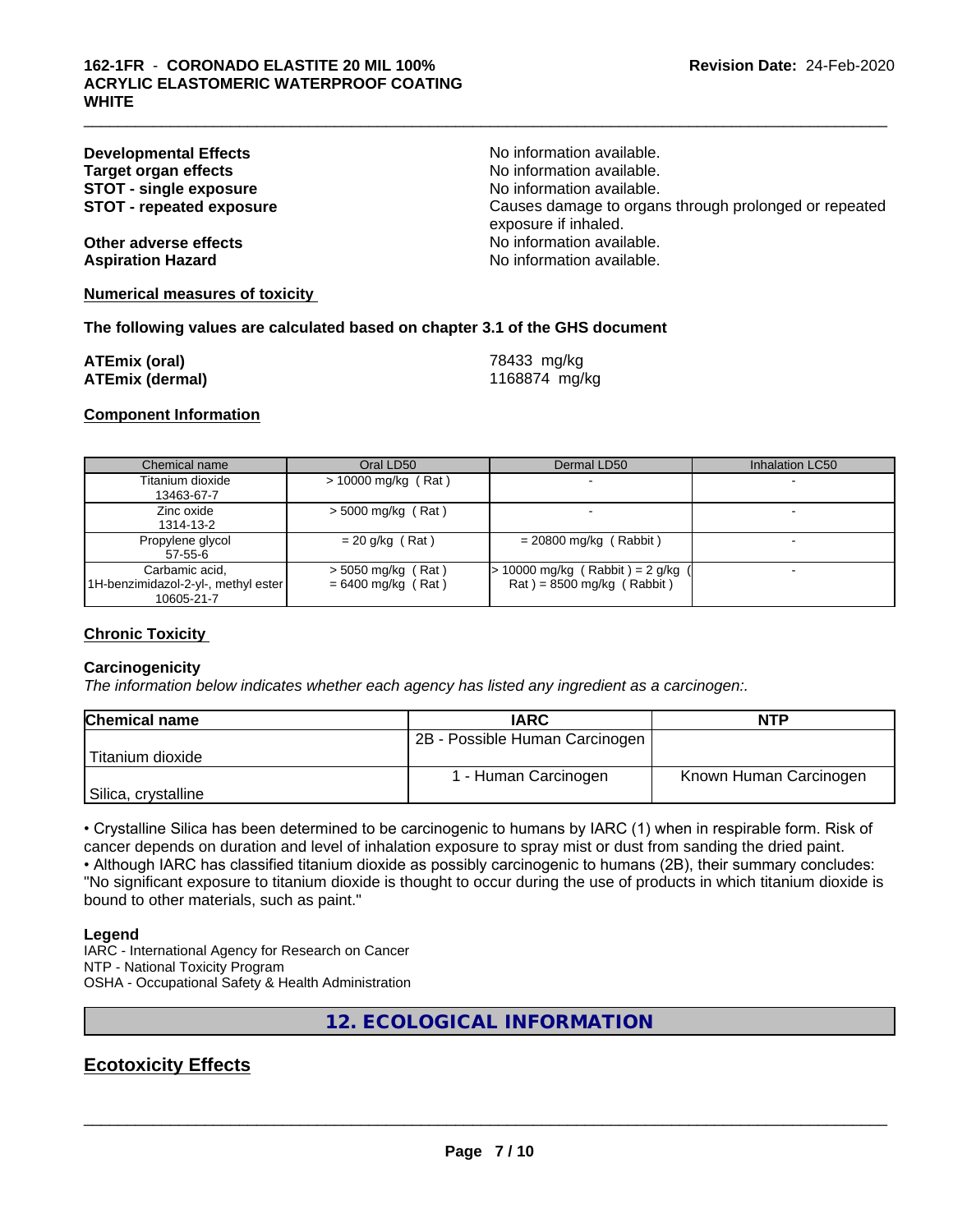$\_$  ,  $\_$  ,  $\_$  ,  $\_$  ,  $\_$  ,  $\_$  ,  $\_$  ,  $\_$  ,  $\_$  ,  $\_$  ,  $\_$  ,  $\_$  ,  $\_$  ,  $\_$  ,  $\_$  ,  $\_$  ,  $\_$  ,  $\_$  ,  $\_$  ,  $\_$  ,  $\_$  ,  $\_$  ,  $\_$  ,  $\_$  ,  $\_$  ,  $\_$  ,  $\_$  ,  $\_$  ,  $\_$  ,  $\_$  ,  $\_$  ,  $\_$  ,  $\_$  ,  $\_$  ,  $\_$  ,  $\_$  ,  $\_$  ,

### **162-1FR** - **CORONADO ELASTITE 20 MIL 100% ACRYLIC ELASTOMERIC WATERPROOF COATING WHITE**

The environmental impact of this product has not been fully investigated.

# **Product Information**

### **Acute Toxicity to Fish**

No information available

### **Acute Toxicity to Aquatic Invertebrates**

No information available

### **Acute Toxicity to Aquatic Plants**

No information available

### **Persistence / Degradability**

No information available.

#### **Bioaccumulation**

No information available.

### **Mobility in Environmental Media**

No information available.

#### **Ozone**

No information available

# **Component Information**

#### **Acute Toxicity to Fish**

Titanium dioxide  $LC50:$  > 1000 mg/L (Fathead Minnow - 96 hr.) Propylene glycol LC50: 710 mg/L (Fathead Minnow - 96 hr.) Carbamic acid, 1H-benzimidazol-2-yl-, methyl ester LC50: 1.5 mg/L (Rainbow Trout - 96 hr.)

# **Acute Toxicity to Aquatic Invertebrates**

Propylene glycol EC50: > 10000 mg/L (Daphnia magna - 24 hr.) Carbamic acid, 1H-benzimidazol-2-yl-, methyl ester LC50: 0.22 mg/L (water flea - 48 hr.)

# **Acute Toxicity to Aquatic Plants**

No information available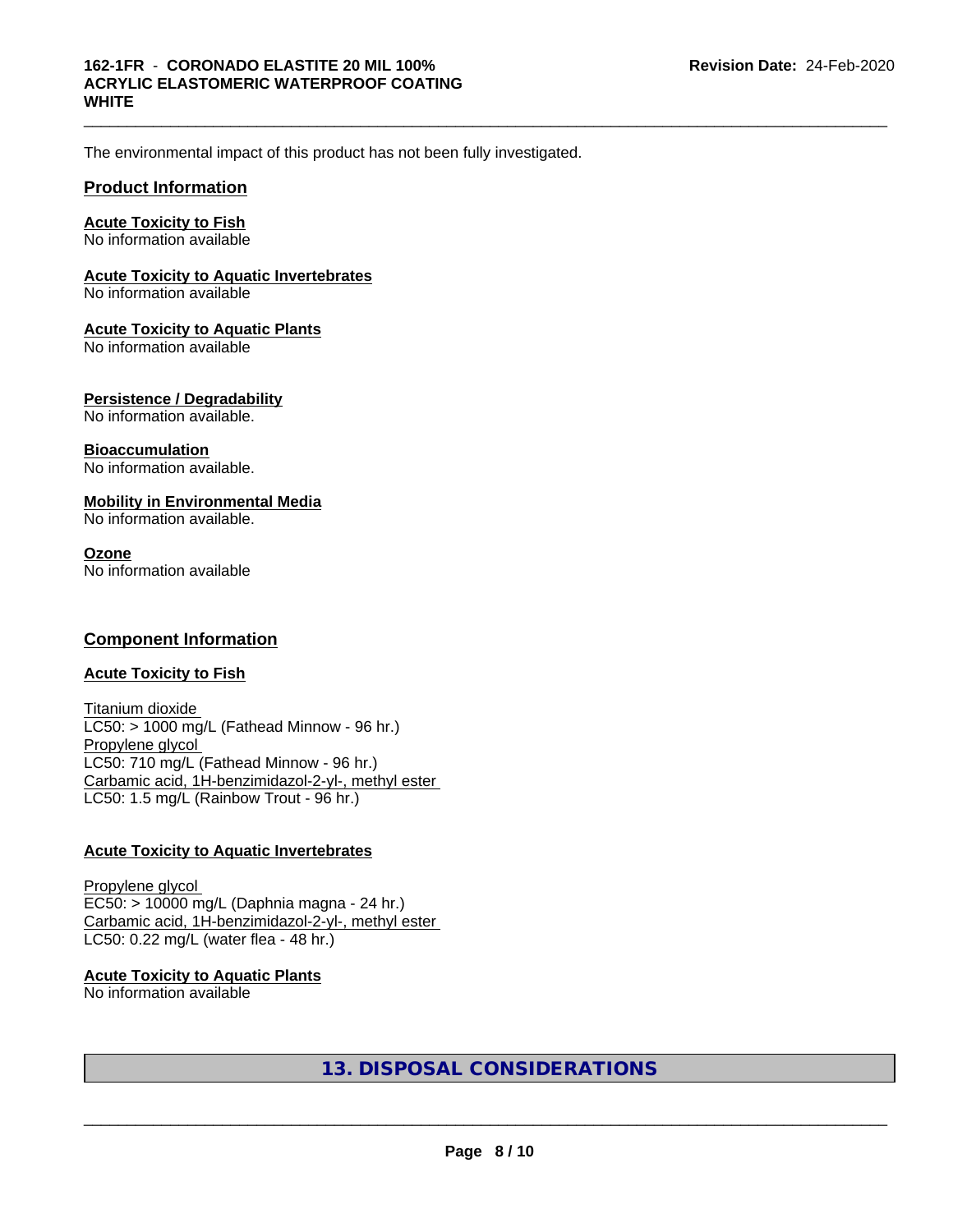**Waste Disposal Method** Dispose of in accordance with federal, state, provincial, and local regulations. Local requirements may vary, consult your sanitation department or state-designated environmental protection agency for more disposal options.

### **14. TRANSPORT INFORMATION**

**TDG** Not regulated

 $\_$  ,  $\_$  ,  $\_$  ,  $\_$  ,  $\_$  ,  $\_$  ,  $\_$  ,  $\_$  ,  $\_$  ,  $\_$  ,  $\_$  ,  $\_$  ,  $\_$  ,  $\_$  ,  $\_$  ,  $\_$  ,  $\_$  ,  $\_$  ,  $\_$  ,  $\_$  ,  $\_$  ,  $\_$  ,  $\_$  ,  $\_$  ,  $\_$  ,  $\_$  ,  $\_$  ,  $\_$  ,  $\_$  ,  $\_$  ,  $\_$  ,  $\_$  ,  $\_$  ,  $\_$  ,  $\_$  ,  $\_$  ,  $\_$  ,

| <b>ICAO / IATA</b> |  |  |
|--------------------|--|--|
|--------------------|--|--|

**Not regulated** 

**IMDG / IMO** Not regulated

# **15. REGULATORY INFORMATION**

# **International Inventories**

| <b>TSCA: United States</b> | Yes - All components are listed or exempt. |
|----------------------------|--------------------------------------------|
| <b>DSL: Canada</b>         | Yes - All components are listed or exempt. |

# **National Pollutant Release Inventory (NPRI)**

#### **NPRI Parts 1- 4**

This product contains the following Parts 1-4 NPRI chemicals:

*None*

**NPRI Part 5**

This product contains the following NPRI Part 5 Chemicals:

*None*

#### **WHMIS Regulatory Status**

This product has been classified in accordance with the hazard criteria of the Hazardous Products Regulations (HPR) and the SDS contains all the information required by the HPR.

| 16. OTHER INFORMATION                                         |               |                        |                      |          |  |  |  |
|---------------------------------------------------------------|---------------|------------------------|----------------------|----------|--|--|--|
| HMIS -                                                        | Health: $2^*$ | <b>Flammability: 0</b> | <b>Reactivity: 0</b> | $PPE: -$ |  |  |  |
| <b>HMIS Legend</b><br>0 - Minimal Hazard<br>1 - Slight Hazard |               |                        |                      |          |  |  |  |